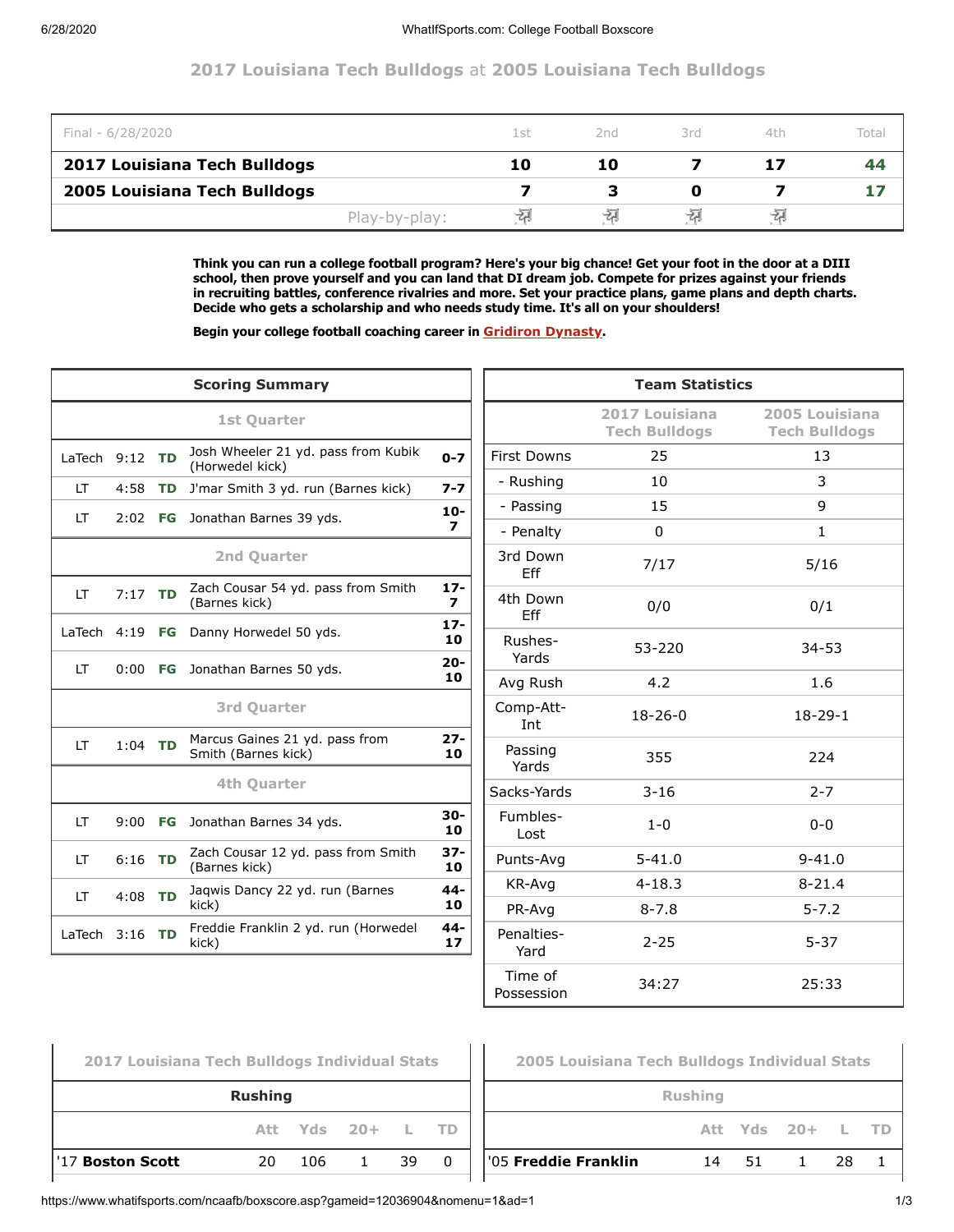| 6/28/2020                                     |                         |                 |              |              |               |              | WhatIfSports.com: College Football Boxscore   |                         |      |                 |              |                          |              |
|-----------------------------------------------|-------------------------|-----------------|--------------|--------------|---------------|--------------|-----------------------------------------------|-------------------------|------|-----------------|--------------|--------------------------|--------------|
| 2017 Louisiana Tech Bulldogs Individual Stats |                         |                 |              |              |               |              | 2005 Louisiana Tech Bulldogs Individual Stats |                         |      |                 |              |                          |              |
|                                               | <b>Rushing</b>          |                 |              |              |               |              |                                               | <b>Rushing</b>          |      |                 |              |                          |              |
|                                               | Att                     | Yds:            |              | $20 +$       | L             | TD           |                                               |                         | Att. | Yds             | $20 +$       | L                        | <b>TD</b>    |
| '17 Jarred Craft                              | 14                      | 71              |              | $\mathbf{1}$ | 38            | 0            | '05 <b>Patrick Jackson</b>                    |                         | 10   | 3               | 0            | 3                        | 0            |
| '17 Jaqwis Dancy                              | 2                       | 27              |              | 1            | 22            | $\mathbf{1}$ | '05 <b>Matt Kubik</b>                         |                         | 7    | 2               | $\mathbf{0}$ | 5                        | 0            |
| '17 J'mar Smith                               | 17                      | 16              |              | 0            | 11            | $\mathbf{1}$ | '05 Kenny Hicks                               |                         | 3    | $-3$            | 0            | $\mathbf{1}$             | 0            |
|                                               | <b>Receiving</b>        |                 |              |              |               |              |                                               | <b>Receiving</b>        |      |                 |              |                          |              |
|                                               |                         | Rec Yds 20+ 40+ |              |              | - L           | <b>TD</b>    |                                               |                         |      | Rec Yds 20+ 40+ |              | L.                       | <b>TD</b>    |
| '17 Teddy Veal                                | 5                       | 116             | 2            | $\mathbf{1}$ | 63            | 0            | '05 Johnathan Holland                         | 3                       | 77   | $\mathbf{1}$    | $\mathbf{1}$ | 67                       | $\mathbf{0}$ |
| '17 Zach Cousar                               | $\overline{2}$          | 66              | $\mathbf{1}$ | $\mathbf{1}$ | 54            | 2            | '05 Seneca Chambers                           | 4                       | 36   | 0               | 0            | 15                       | 0            |
| '17 Rhashid Bonnette                          | 3                       | 61              | 2            | 0            | 30            | 0            | '05 Anthony James                             | 3                       | 29   | 0               | 0            | 11                       | 0            |
| '17 Marcus Gaines                             | 3                       | 44              | $\mathbf{1}$ | 0            | 21            | $\mathbf{1}$ | '05 Eric Newman                               | 2                       | 27   | $\mathbf{1}$    | 0            | 21                       | 0            |
| '17 Boston Scott                              | 3                       | 30              | 0            | 0            | 10            | $\Omega$     | '05 Josh Wheeler                              | $\mathbf{1}$            | 21   | $\mathbf{1}$    | 0            | 21                       | $\mathbf{1}$ |
| '17 Jarred Craft                              | $\mathbf{1}$            | 19              | 0            | 0            | 19            | 0            | '05 Freddie King                              | 2                       | 18   | 0               | 0            | 13                       | 0            |
| '17 Marlon Watts                              | $\mathbf{1}$            | 19              | 0            | 0            | 19            | $\mathbf{0}$ | '05 Anthony Harrison<br>'05 Patrick Jackson   | 2                       | 11   | $\Omega$        | 0            | 8<br>5                   | $\mathbf{0}$ |
|                                               | <b>Passing</b><br>Comp. | Att.            | Yards        |              | TD.           | <b>INT</b>   |                                               | <b>Passing</b><br>Comp. | Att. | Yards           |              | <b>TD</b>                | <b>INT</b>   |
| '17 J'mar Smith                               | 18                      | 26              | 355          |              | 3             | $\mathbf 0$  | '05 Matt Kubik                                | 18                      | 29   | 224             |              | 1                        | 1            |
|                                               | <b>Defensive</b>        |                 |              |              |               |              |                                               | <b>Defensive</b>        |      |                 |              |                          |              |
|                                               |                         |                 |              | <b>Sacks</b> |               | <b>INT</b>   |                                               |                         |      |                 | <b>Sacks</b> |                          | <b>INT</b>   |
| '17 Dae'Von Washington                        |                         |                 |              | $\mathbf{1}$ |               | $\Omega$     | '05 <b>Eddie White</b>                        |                         |      |                 | $\mathbf{1}$ |                          | $\mathbf 0$  |
| '17 Secdrick Cooper                           |                         |                 |              | 0            |               | 1            | '05 Moqut Ruffins                             |                         |      |                 | 1            |                          | 0            |
| '17 Matthew Ydarraga                          |                         |                 |              | $\mathbf{1}$ |               | $\Omega$     | '05 Quarvay Winbush                           |                         |      |                 | 1            |                          | 0            |
|                                               | <b>Field Goals</b>      |                 |              |              |               |              |                                               | <b>Field Goals</b>      |      |                 |              |                          |              |
|                                               |                         |                 | Made         |              | <b>Missed</b> |              |                                               |                         |      | Made            |              | <b>Missed</b>            |              |
| '17 Jonathan Barnes                           |                         |                 | 39,50,34     |              | 35,48         |              | '05 Danny Horwedel                            |                         |      | 50              |              | $\overline{\phantom{a}}$ |              |
|                                               |                         |                 |              |              |               |              |                                               |                         |      |                 |              |                          |              |
|                                               |                         |                 |              |              |               |              | <b>Player of the Game</b>                     |                         |      |                 |              |                          |              |

**If you enjoy sports, you've come to the right place! We're sure you've seen our portfolio of games, but have you heard about our excellent [customer service](https://www.whatifsports.com/knowledgebase) or our active [forums](https://www.whatifsports.com/forums/)? You can even take us with you on our [WhatIf To Go](https://www.whatifsports.com/whatiftogo/) page. Sports, entertainment and stats are our passion, and we love providing it in all shapes and sizes.**

**Discover everything WhatIfSports.com, your [Sports Simulation Destination](https://www.whatifsports.com/locker/), has to offer!**